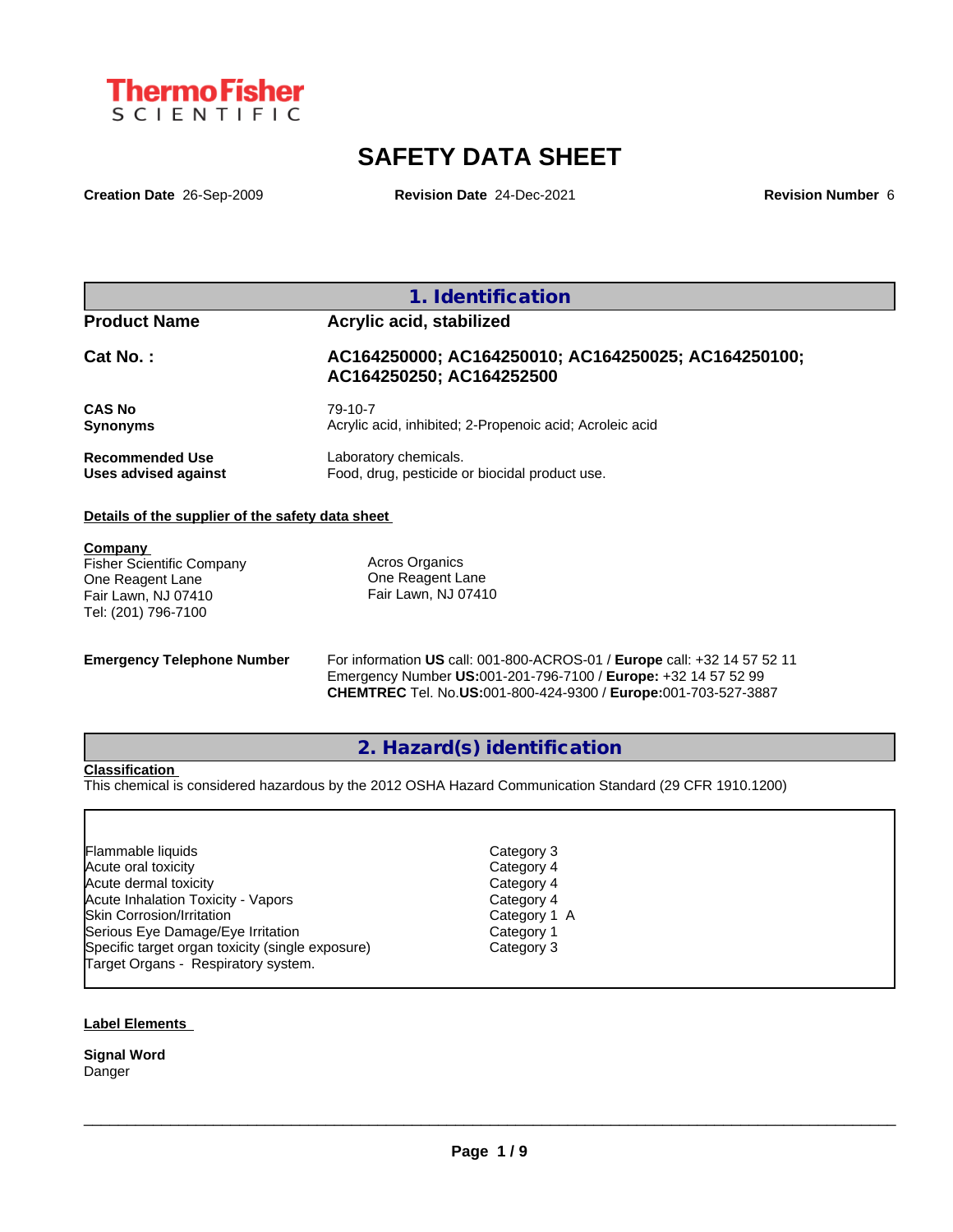#### **Hazard Statements**

Flammable liquid and vapor Causes severe skin burns and eye damage May cause respiratory irritation Harmful if swallowed, in contact with skin or if inhaled



#### **Precautionary Statements Prevention**

Wash face, hands and any exposed skin thoroughly after handling Do not eat, drink or smoke when using this product Wear protective gloves/protective clothing/eye protection/face protection Use only outdoors or in a well-ventilated area Do not breathe dust/fume/gas/mist/vapors/spray Keep away from heat/sparks/open flames/hot surfaces. - No smoking Keep container tightly closed Ground/bond container and receiving equipment Use explosion-proof electrical/ventilating/lighting equipment Use only non-sparking tools Take precautionary measures against static discharge Keep cool **Response** Immediately call a POISON CENTER or doctor/physician **Inhalation** IF INHALED: Remove victim to fresh air and keep at rest in a position comfortable for breathing **Skin** Wash contaminated clothing before reuse IF ON SKIN (or hair): Take off immediately all contaminated clothing. Rinse skin with water/shower **Eyes** IF IN EYES: Rinse cautiously with water for several minutes. Remove contact lenses, if present and easy to do. Continue rinsing **Ingestion** Rinse mouth Do NOT induce vomiting **Fire** In case of fire: Use CO2, dry chemical, or foam for extinction **Storage** Store locked up Store in a well-ventilated place. Keep container tightly closed **Disposal** Dispose of contents/container to an approved waste disposal plant **Hazards not otherwise classified (HNOC)**

Very toxic to aquatic life

# **3. Composition/Information on Ingredients**

| nmnnnent<br>⋯            | ີ AS No                                                  | $\mathbf{a}$<br><br><b>WAID</b> |
|--------------------------|----------------------------------------------------------|---------------------------------|
| Acrylic act<br>au<br>ושר | 79-<br>$\sim$<br>$\overline{\phantom{0}}$<br>-10-<br>. ט | ~-<br>-ur<br>- 22               |
| `∩xvphenoï<br>4-IV       | $1-76$ - $F$<br>150<br>. .                               | 000<br>ъ.<br>v.vzz              |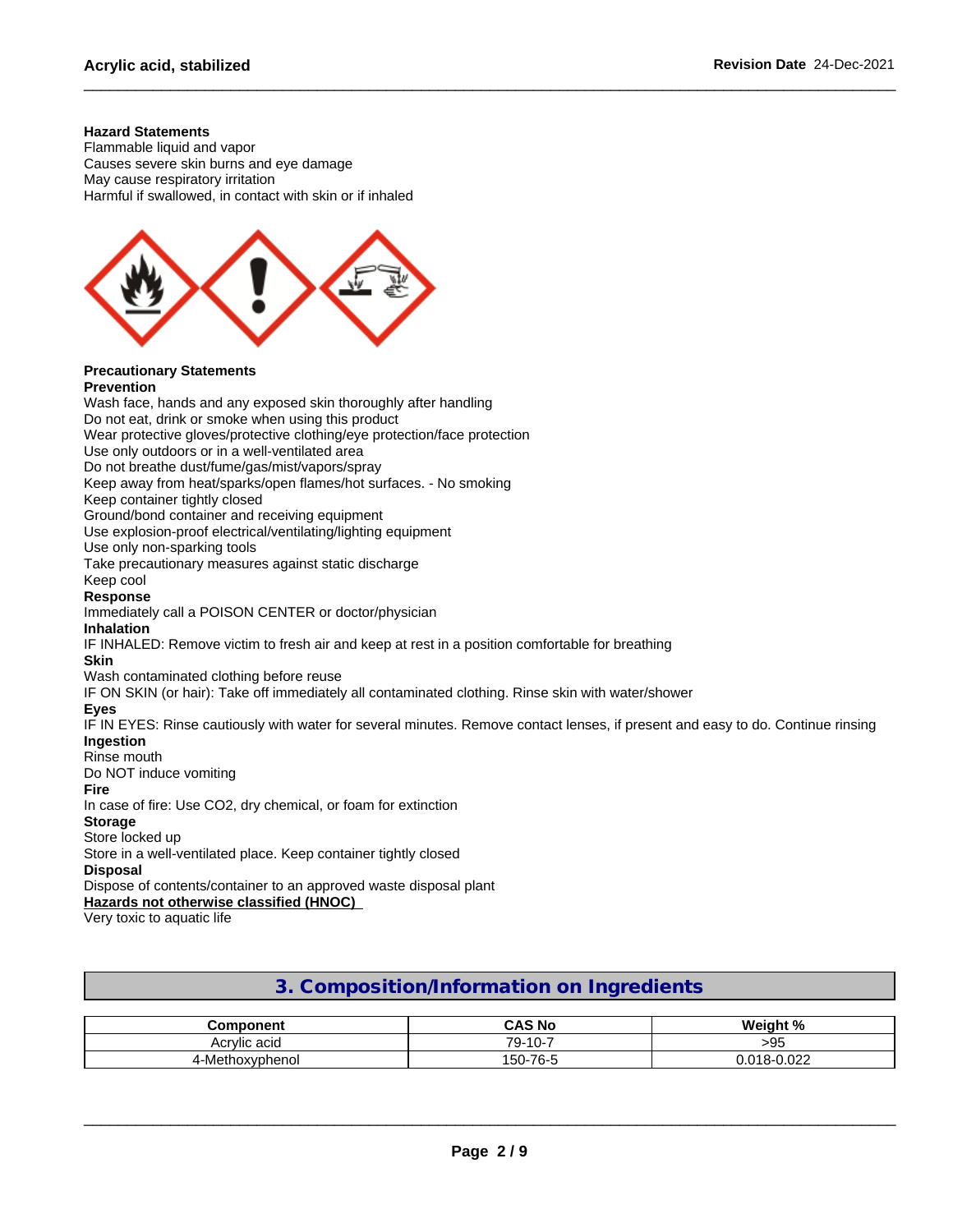|                                        | 4. First-aid measures                                                                                                                                                                                                                                                                                                                                                                                                       |  |  |
|----------------------------------------|-----------------------------------------------------------------------------------------------------------------------------------------------------------------------------------------------------------------------------------------------------------------------------------------------------------------------------------------------------------------------------------------------------------------------------|--|--|
| <b>Eye Contact</b>                     | Rinse immediately with plenty of water, also under the eyelids, for at least 15 minutes.<br>Immediate medical attention is required.                                                                                                                                                                                                                                                                                        |  |  |
| <b>Skin Contact</b>                    | Wash off immediately with soap and plenty of water while removing all contaminated<br>clothes and shoes. Immediate medical attention is required.                                                                                                                                                                                                                                                                           |  |  |
| <b>Inhalation</b>                      | Remove to fresh air. If breathing is difficult, give oxygen. Do not use mouth-to-mouth<br>method if victim ingested or inhaled the substance; give artificial respiration with the aid of a<br>pocket mask equipped with a one-way valve or other proper respiratory medical device.<br>Immediate medical attention is required.                                                                                            |  |  |
| Ingestion                              | Do NOT induce vomiting. Call a physician or poison control center immediately.                                                                                                                                                                                                                                                                                                                                              |  |  |
| Most important symptoms and<br>effects | Difficulty in breathing. Causes burns by all exposure routes. . Symptoms of overexposure<br>may be headache, dizziness, tiredness, nausea and vomiting: Product is a corrosive<br>material. Use of gastric lavage or emesis is contraindicated. Possible perforation of<br>stomach or esophagus should be investigated: Ingestion causes severe swelling, severe<br>damage to the delicate tissue and danger of perforation |  |  |
| <b>Notes to Physician</b>              | Treat symptomatically                                                                                                                                                                                                                                                                                                                                                                                                       |  |  |
|                                        | 5. Fire-fighting measures                                                                                                                                                                                                                                                                                                                                                                                                   |  |  |

**Suitable Extinguishing Media** Carbon dioxide (CO 2). Dry chemical. Water mist may be used to cool closed containers. Chemical foam. Water mist may be used to cool closed containers.

| Unsuitable Extinguishing Media                            | No information available |
|-----------------------------------------------------------|--------------------------|
| <b>Flash Point</b>                                        | 48 °C / 118.4 °F         |
| Method -                                                  | No information available |
| <b>Autoignition Temperature</b>                           | 374 °C / 705.2 °F        |
| <b>Explosion Limits</b>                                   |                          |
| <b>Upper</b>                                              | $8.0$ vol %              |
| Lower                                                     | $2.0$ vol $%$            |
| Sensitivity to Mechanical Impact No information available |                          |
| <b>Sensitivity to Static Discharge</b>                    | No information available |

## **Specific Hazards Arising from the Chemical**

Flammable. Corrosive material. Risk of ignition. Vapors may form explosive mixtures with air. Vapors may travel to source of ignition and flash back. Containers may explode when heated. Thermal decomposition can lead to release of irritating gases and vapors. Keep product and empty container away from heat and sources of ignition. Vapors may form explosive mixtures with air. Do not allow run-off from fire-fighting to enter drains or water courses.

#### **Hazardous Combustion Products**

Carbon monoxide (CO). Carbon dioxide (CO2).

# **Protective Equipment and Precautions for Firefighters**

As in any fire, wear self-contained breathing apparatus pressure-demand, MSHA/NIOSH (approved or equivalent) and full protective gear.

| <b>NFPA</b><br><b>Health</b> | Flammability                   | <b>Instability</b> | <b>Physical hazards</b><br>N/A |
|------------------------------|--------------------------------|--------------------|--------------------------------|
|                              | 6. Accidental release measures |                    |                                |
|                              |                                |                    |                                |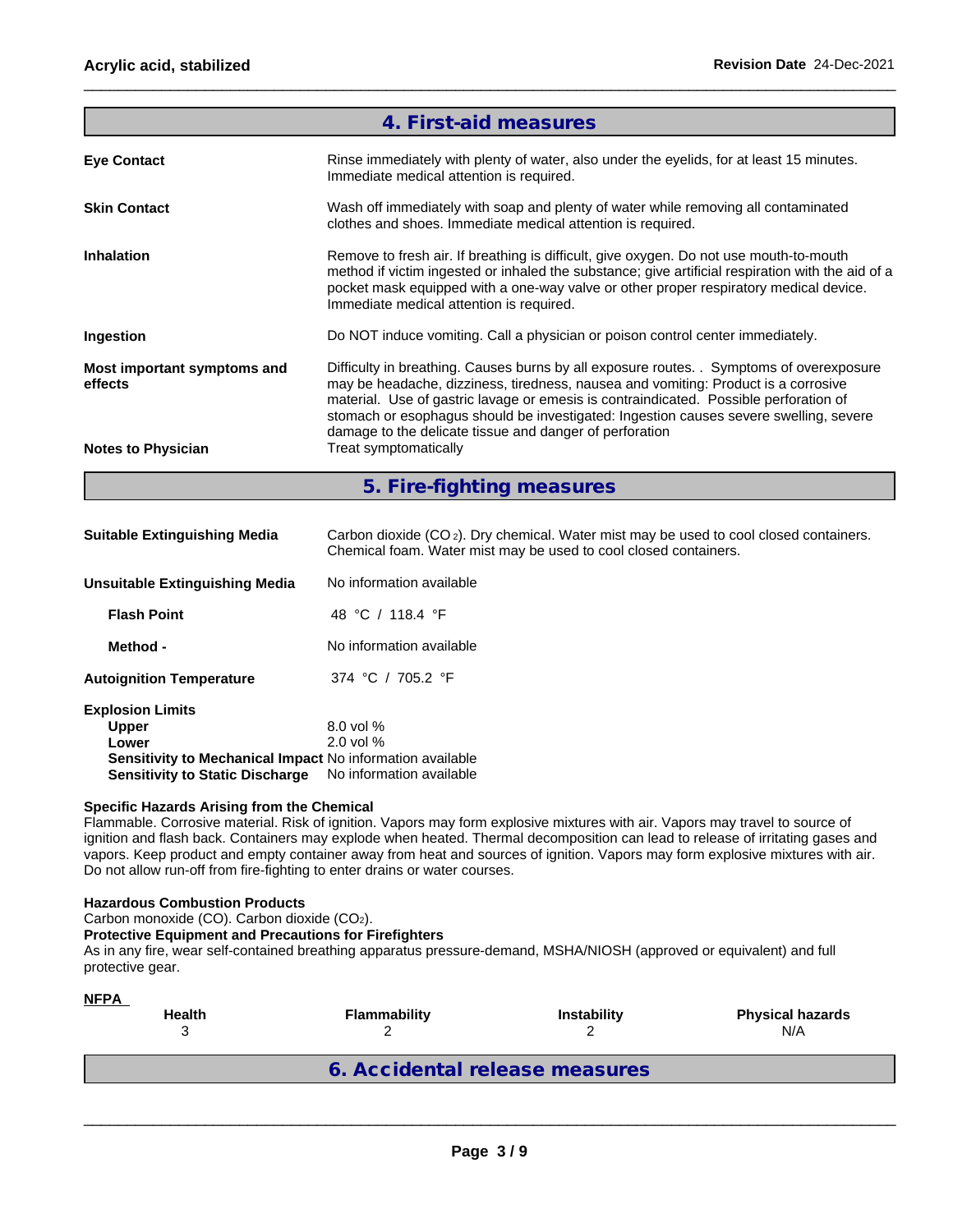| <b>Personal Precautions</b><br>Wear self-contained breathing apparatus and protective suit. Evacuate personnel to safe<br>areas. Remove all sources of ignition. Do not get in eyes, on skin, or on clothing. Take<br>precautionary measures against static discharges. |                                                                                                                                                                                                                                                                                                                                                                                                                                                                       |  |  |  |  |
|-------------------------------------------------------------------------------------------------------------------------------------------------------------------------------------------------------------------------------------------------------------------------|-----------------------------------------------------------------------------------------------------------------------------------------------------------------------------------------------------------------------------------------------------------------------------------------------------------------------------------------------------------------------------------------------------------------------------------------------------------------------|--|--|--|--|
| <b>Environmental Precautions</b>                                                                                                                                                                                                                                        | Do not flush into surface water or sanitary sewer system. Do not allow material to<br>contaminate ground water system. Prevent product from entering drains. Local authorities<br>should be advised if significant spillages cannot be contained. See Section 12 for additional<br>Ecological Information. Avoid release to the environment. Collect spillage.                                                                                                        |  |  |  |  |
| Up                                                                                                                                                                                                                                                                      | Methods for Containment and Clean Wear self-contained breathing apparatus and protective suit. Remove all sources of ignition.<br>Soak up with inert absorbent material. Keep in suitable, closed containers for disposal. Use<br>spark-proof tools and explosion-proof equipment.                                                                                                                                                                                    |  |  |  |  |
|                                                                                                                                                                                                                                                                         | 7. Handling and storage                                                                                                                                                                                                                                                                                                                                                                                                                                               |  |  |  |  |
| <b>Handling</b>                                                                                                                                                                                                                                                         | Use only under a chemical fume hood. Wear personal protective equipment/face protection.<br>Do not get in eyes, on skin, or on clothing. Do not breathe mist/vapors/spray. Do not ingest.<br>If swallowed then seek immediate medical assistance. Use spark-proof tools and<br>explosion-proof equipment. Keep away from open flames, hot surfaces and sources of<br>ignition. Take precautionary measures against static discharges. Use only non-sparking<br>tools. |  |  |  |  |
| Storage.                                                                                                                                                                                                                                                                | Keep away from heat, sparks and flame. Keep at temperatures between 15 ° and 25 °C.<br>Store indoors. May form explosive peroxides. Regularly check inhibitor levels to maintain<br>peroxide levels below 1%. Keep container tightly closed in a dry and well-ventilated place.<br>Incompatible Materials. Strong oxidizing agents. Strong bases. oxygen. Peroxides.                                                                                                  |  |  |  |  |

# **8. Exposure controls / personal protection**

# **Exposure Guidelines**

| Component       | <b>ACGIH TLV</b>        | <b>OSHA PEL</b>                                                     | <b>NIOSH IDLH</b>            | <b>Mexico OEL (TWA)</b> |
|-----------------|-------------------------|---------------------------------------------------------------------|------------------------------|-------------------------|
| Acrylic acid    | TWA: 2 ppm<br>Skin      | (Vacated) TWA: 10 ppm<br>(Vacated) TWA: $30 \text{ ma/m}^3$<br>Skin | TWA: 2 ppm<br>TWA: 6 $mq/m3$ | TWA: 2 ppm              |
| 4-Methoxyphenol | TWA: $5 \text{ ma/m}^3$ | (Vacated) TWA: 5 mg/m <sup>3</sup>                                  | TWA: $5 \text{ ma/m}^3$      | TWA: 5 $ma/m3$          |

#### *Legend*

*ACGIH - American Conference of Governmental Industrial Hygienists OSHA - Occupational Safety and Health Administration NIOSH IDLH: NIOSH - National Institute for Occupational Safety and Health*

| <b>Engineering Measures</b> |                                      | Use only under a chemical fume hood. Use explosion-proof electrical/ventilating/lighting<br>equipment. Ensure that eyewash stations and safety showers are close to the workstation<br>location. Ensure adequate ventilation, especially in confined areas. |  |
|-----------------------------|--------------------------------------|-------------------------------------------------------------------------------------------------------------------------------------------------------------------------------------------------------------------------------------------------------------|--|
|                             | <b>Personal Protective Equipment</b> |                                                                                                                                                                                                                                                             |  |
|                             | <b>Eye/face Protection</b>           | Wear appropriate protective eyeglasses or chemical safety goggles as described by<br>OSHA's eye and face protection regulations in 29 CFR 1910.133 or European Standard<br>EN166.                                                                           |  |
|                             | Skin and body protection             | Wear appropriate protective gloves and clothing to prevent skin exposure.                                                                                                                                                                                   |  |
|                             | <b>Respiratory Protection</b>        | Follow the OSHA respirator regulations found in 29 CFR 1910.134 or European Standard<br>EN 149. Use a NIOSH/MSHA or European Standard EN 149 approved respirator if<br>exposure limits are exceeded or if irritation or other symptoms are experienced.     |  |
|                             | <b>Hygiene Measures</b>              | Handle in accordance with good industrial hygiene and safety practice.                                                                                                                                                                                      |  |
|                             |                                      |                                                                                                                                                                                                                                                             |  |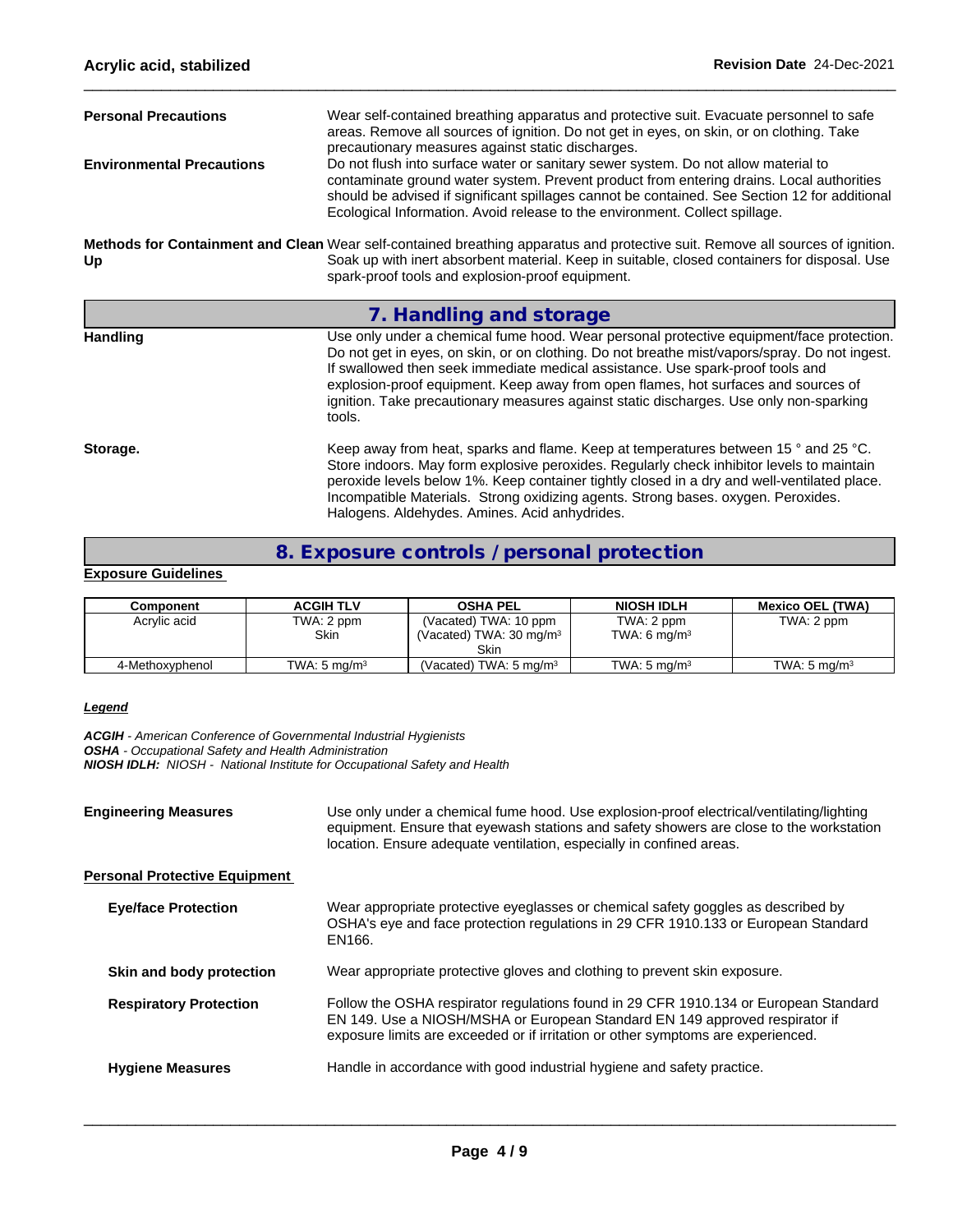|                                         | 9. Physical and chemical properties          |
|-----------------------------------------|----------------------------------------------|
| <b>Physical State</b>                   | Liquid                                       |
| Appearance                              | Colorless                                    |
| Odor                                    | Stench                                       |
| <b>Odor Threshold</b>                   | No information available                     |
| pH                                      | $1.0 - 2$                                    |
| <b>Melting Point/Range</b>              | 13 °C / 55.4 °F                              |
| <b>Boiling Point/Range</b>              | 139 °C / 282.2 °F @ 760 mmHg                 |
| <b>Flash Point</b>                      | 48 °C / 118.4 °F                             |
| <b>Evaporation Rate</b>                 | No information available                     |
| Flammability (solid,gas)                | Not applicable                               |
| <b>Flammability or explosive limits</b> |                                              |
| <b>Upper</b>                            | $8.0$ vol %                                  |
| Lower                                   | $2.0$ vol $%$                                |
| <b>Vapor Pressure</b>                   | @ 3.8 mbar °C 20                             |
| <b>Vapor Density</b>                    | 2.48 (Air = 1.0)                             |
| <b>Specific Gravity</b>                 | 1.050                                        |
| <b>Solubility</b>                       | No information available                     |
| Partition coefficient; n-octanol/water  | No data available                            |
| <b>Autoignition Temperature</b>         | 374 °C / 705.2 °F                            |
| <b>Decomposition Temperature</b>        | No information available                     |
| <b>Viscosity</b>                        | 1.3 mPas at 20 $^{\circ}$ C                  |
| <b>Molecular Formula</b>                | C <sub>3</sub> H <sub>4</sub> O <sub>2</sub> |
| <b>Molecular Weight</b>                 | 72.06                                        |

# **10. Stability and reactivity**

| Hazardous polymerization may occur. May form explosive peroxides on prolonged storage.<br><b>Stability</b><br>Hygroscopic.                                                                |
|-------------------------------------------------------------------------------------------------------------------------------------------------------------------------------------------|
| Excess heat. Exposure to light. Incompatible products. Keep away from open flames, hot<br><b>Conditions to Avoid</b><br>surfaces and sources of ignition. Exposure to moist air or water. |
| Strong oxidizing agents, Strong bases, oxygen, Peroxides, Halogens, Aldehydes, Amines,<br>Incompatible Materials<br>Acid anhydrides                                                       |
| Hazardous Decomposition Products Carbon monoxide (CO), Carbon dioxide (CO2)                                                                                                               |
| Hazardous polymerization may occur.<br><b>Hazardous Polymerization</b>                                                                                                                    |
| <b>Hazardous Reactions</b><br>None under normal processing.                                                                                                                               |

**11. Toxicological information**

# **Acute Toxicity**

| Harmful by inhalation, in contact with skin and if swallowed<br><b>Product Information</b><br><b>Component Information</b> |                      |                              |                        |
|----------------------------------------------------------------------------------------------------------------------------|----------------------|------------------------------|------------------------|
| Component                                                                                                                  | LD50 Oral            | LD50 Dermal                  | <b>LC50 Inhalation</b> |
| Acrylic acid                                                                                                               | 468-1500 mg/kg (Rat) | >2000 mg/kg (Rabbit)         | $>5.1$ mg/L/4h (Rat)   |
| 4-Methoxyphenol                                                                                                            | 1600 mg/kg (Rat)     | $LD50 > 2000$ mg/kg (Rabbit) | Not listed             |

#### **Toxicologically Synergistic** No information available

# **Products**

# **Delayed and immediate effects as well as chronic effects from short and long-term exposure**

**Irritation Intervellet Causes burns by all exposure routes**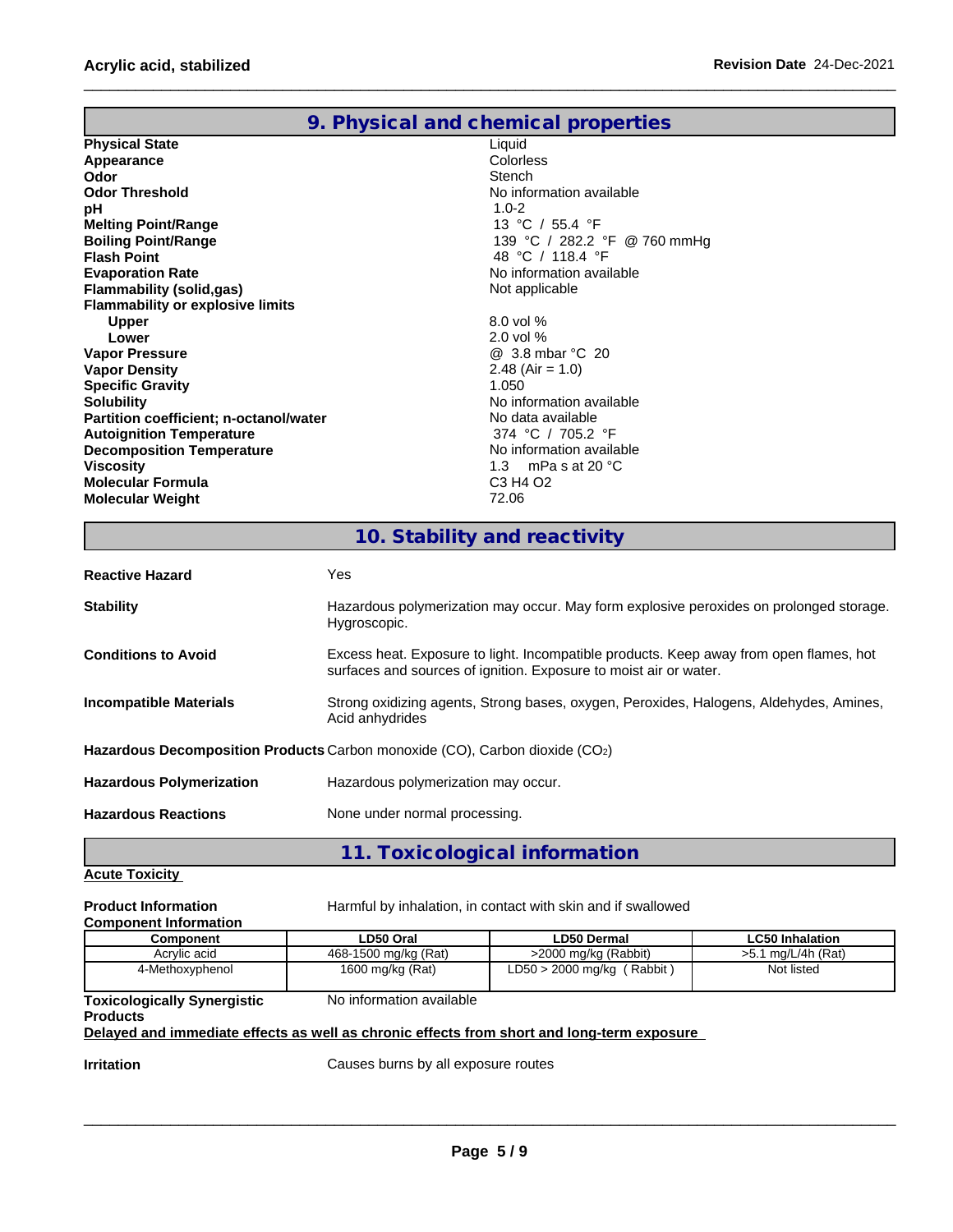| <b>Sensitization</b>                                             |               | No information available                                                                                                                                                                                                                                                                                                                                                                    |                                                     |              |                                                                                          |               |  |  |  |
|------------------------------------------------------------------|---------------|---------------------------------------------------------------------------------------------------------------------------------------------------------------------------------------------------------------------------------------------------------------------------------------------------------------------------------------------------------------------------------------------|-----------------------------------------------------|--------------|------------------------------------------------------------------------------------------|---------------|--|--|--|
| Carcinogenicity                                                  |               |                                                                                                                                                                                                                                                                                                                                                                                             |                                                     |              | The table below indicates whether each agency has listed any ingredient as a carcinogen. |               |  |  |  |
| Component                                                        | <b>CAS No</b> | <b>IARC</b>                                                                                                                                                                                                                                                                                                                                                                                 | <b>NTP</b>                                          | <b>ACGIH</b> | <b>OSHA</b>                                                                              | <b>Mexico</b> |  |  |  |
| Acrylic acid                                                     | 79-10-7       | Not listed                                                                                                                                                                                                                                                                                                                                                                                  | Not listed                                          | Not listed   | Not listed                                                                               | Not listed    |  |  |  |
| 4-Methoxyphenol                                                  | 150-76-5      | Not listed                                                                                                                                                                                                                                                                                                                                                                                  | Not listed                                          | Not listed   | Not listed                                                                               | Not listed    |  |  |  |
| <b>Mutagenic Effects</b>                                         |               | No information available                                                                                                                                                                                                                                                                                                                                                                    |                                                     |              |                                                                                          |               |  |  |  |
| <b>Reproductive Effects</b>                                      |               |                                                                                                                                                                                                                                                                                                                                                                                             |                                                     |              | Experiments have shown reproductive toxicity effects on laboratory animals.              |               |  |  |  |
| <b>Developmental Effects</b>                                     |               | No information available.                                                                                                                                                                                                                                                                                                                                                                   |                                                     |              |                                                                                          |               |  |  |  |
| <b>Teratogenicity</b>                                            |               | No information available.                                                                                                                                                                                                                                                                                                                                                                   |                                                     |              |                                                                                          |               |  |  |  |
| <b>STOT - single exposure</b><br><b>STOT - repeated exposure</b> |               | Respiratory system<br>None known                                                                                                                                                                                                                                                                                                                                                            |                                                     |              |                                                                                          |               |  |  |  |
| <b>Aspiration hazard</b>                                         |               | No information available                                                                                                                                                                                                                                                                                                                                                                    |                                                     |              |                                                                                          |               |  |  |  |
| delayed                                                          |               | Symptoms / effects, both acute and Symptoms of overexposure may be headache, dizziness, tiredness, nausea and vomiting:<br>Product is a corrosive material. Use of gastric lavage or emesis is contraindicated.<br>Possible perforation of stomach or esophagus should be investigated: Ingestion causes<br>severe swelling, severe damage to the delicate tissue and danger of perforation |                                                     |              |                                                                                          |               |  |  |  |
| <b>Endocrine Disruptor Information</b>                           |               | No information available                                                                                                                                                                                                                                                                                                                                                                    |                                                     |              |                                                                                          |               |  |  |  |
| <b>Other Adverse Effects</b>                                     |               |                                                                                                                                                                                                                                                                                                                                                                                             | See actual entry in RTECS for complete information. |              |                                                                                          |               |  |  |  |
|                                                                  |               |                                                                                                                                                                                                                                                                                                                                                                                             |                                                     |              |                                                                                          |               |  |  |  |

# **12. Ecological information**

# **Ecotoxicity**

The product contains following substances which are hazardous for the environment. Very toxic to aquatic organisms.

| Component       | <b>Freshwater Algae</b>                                                                                                      | <b>Freshwater Fish</b>                                                                                                                  | <b>Microtox</b>                                                                    | <b>Water Flea</b>                         |
|-----------------|------------------------------------------------------------------------------------------------------------------------------|-----------------------------------------------------------------------------------------------------------------------------------------|------------------------------------------------------------------------------------|-------------------------------------------|
| Acrylic acid    | $EC50: = 0.17$ mg/L, 96h<br>(Pseudokirchneriella<br>subcapitata)<br>$EC50: = 0.04$ mg/L, 72h<br>(Desmodesmus<br>subspicatus) | $LC50: = 222$ mg/L, 96h<br>semi-static (Brachydanio<br>rerio)                                                                           | Not listed                                                                         | $EC50: = 95$ mg/L, 48h<br>(Daphnia magna) |
| 4-Methoxyphenol | Not listed                                                                                                                   | $LC50: = 28.5$ mg/L, 96h<br>flow-through (Oncorhynchus)<br>mykiss)<br>$LC50: = 84.3$ mg/L, 96h<br>flow-through (Pimephales<br>promelas) | $EC50 = 3.66$ mg/L 5 min<br>$EC50 = 4.30$ mg/L 15 min<br>$EC50 = 4.61$ mg/L 30 min | Not listed                                |

**Persistence and Degradability** Miscible with water Persistence is unlikely based on information available.

**Bioaccumulation/ Accumulation** No information available.

**Mobility Mobility** . Will likely be mobile in the environment due to its water solubility.

| .<br>                     | Pow<br>log |
|---------------------------|------------|
| – Acrylic ac•∼<br>⊓∿      | 16         |
| $\mathbf{u}$<br>4-M<br>טו | ن. ا       |

# **13. Disposal considerations**

**Waste Disposal Methods** Chemical waste generators must determine whether a discarded chemical is classified as a hazardous waste. Chemical waste generators must also consult local, regional, and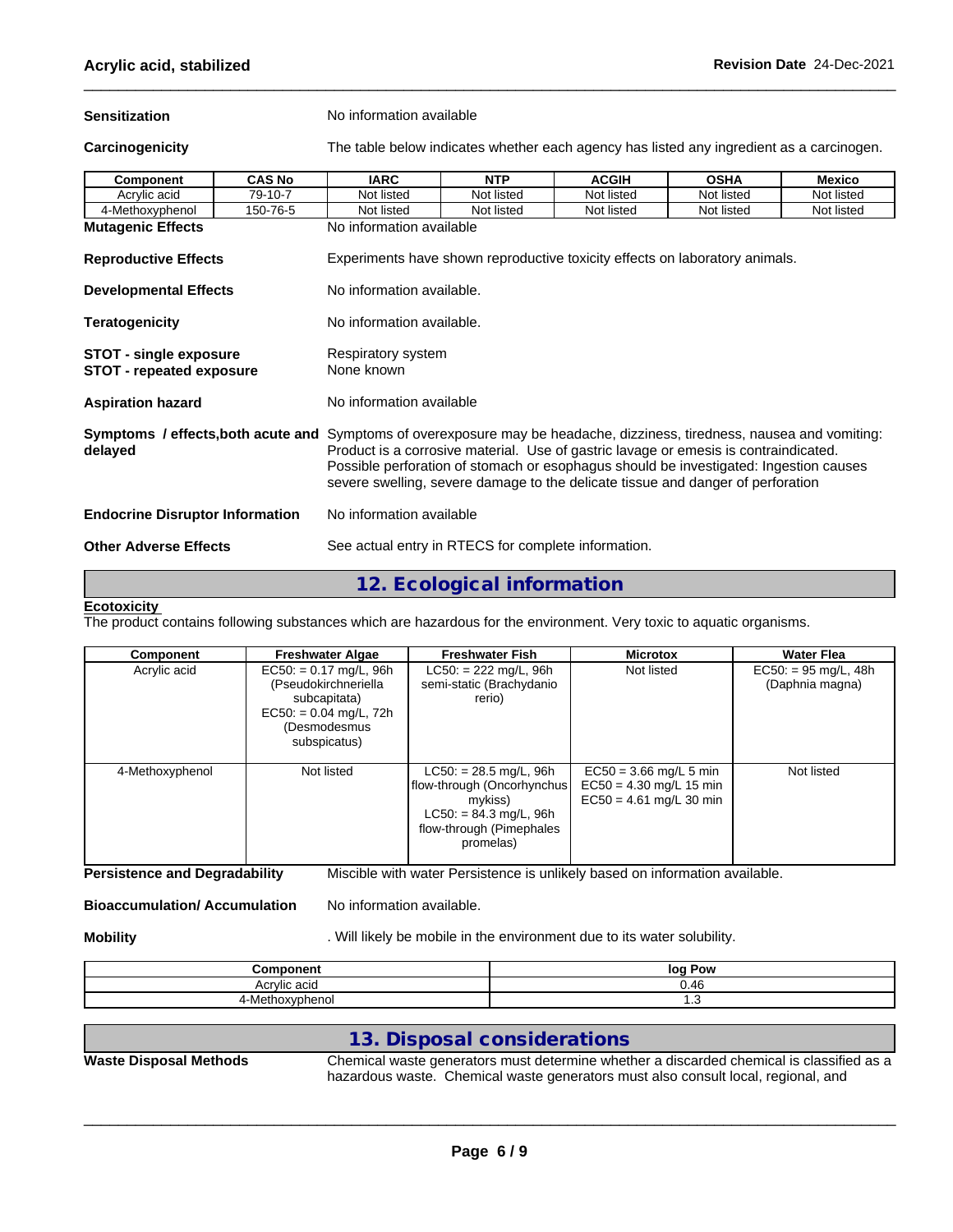#### national hazardous waste regulations to ensure complete and accurate classification.

| Component                      |               | <b>RCRA - U Series Wastes</b>   | <b>RCRA - P Series Wastes</b> |
|--------------------------------|---------------|---------------------------------|-------------------------------|
| Acrylic acid - 79-10-7         |               | U008                            |                               |
|                                |               |                                 |                               |
|                                |               | 14. Transport information       |                               |
| <b>DOT</b>                     |               |                                 |                               |
| UN-No                          | <b>UN2218</b> |                                 |                               |
| <b>Proper Shipping Name</b>    |               | ACRYLIC ACID, STABILIZED        |                               |
| <b>Hazard Class</b>            | 8             |                                 |                               |
| <b>Subsidiary Hazard Class</b> | 3             |                                 |                               |
| <b>Packing Group</b>           | $\mathsf{II}$ |                                 |                               |
| <b>TDG</b>                     |               |                                 |                               |
| UN-No                          | <b>UN2218</b> |                                 |                               |
| <b>Proper Shipping Name</b>    |               | <b>ACRYLIC ACID, STABILIZED</b> |                               |
| <b>Hazard Class</b>            | 8             |                                 |                               |
| <b>Subsidiary Hazard Class</b> | 3             |                                 |                               |
| <b>Packing Group</b>           | Ш             |                                 |                               |
| <b>IATA</b>                    |               |                                 |                               |
| UN-No                          | <b>UN2218</b> |                                 |                               |
| <b>Proper Shipping Name</b>    |               | ACRYLIC ACID, STABILIZED        |                               |
| <b>Hazard Class</b>            | 8             |                                 |                               |
| <b>Subsidiary Hazard Class</b> | 3             |                                 |                               |
| <b>Packing Group</b>           | $\mathsf{II}$ |                                 |                               |
| <b>IMDG/IMO</b>                |               |                                 |                               |
| UN-No                          | <b>UN2218</b> |                                 |                               |
| <b>Proper Shipping Name</b>    |               | ACRYLIC ACID, STABILIZED        |                               |
| <b>Hazard Class</b>            | 8             |                                 |                               |
| <b>Subsidiary Hazard Class</b> | 3             |                                 |                               |
| <b>Packing Group</b>           | Ш             |                                 |                               |
|                                |               | 15. Regulatory information      |                               |

#### **United States of America Inventory**

| Component       | <b>CAS No</b> | <b>TSCA</b> | <b>TSCAI</b><br><b>\ Inventorv notification -</b><br><b>Active-Inactive</b> | <b>TSCA - EPA Regulatory</b><br><b>Flags</b> |
|-----------------|---------------|-------------|-----------------------------------------------------------------------------|----------------------------------------------|
| Acrylic acid    | 79-10-7       |             | ACTIVE                                                                      |                                              |
| 4-Methoxyphenol | 150-76-5      |             | <b>CTIVE</b>                                                                |                                              |

#### **Legend:**

**TSCA** US EPA (TSCA) - Toxic Substances Control Act, (40 CFR Part 710) X - Listed '-' - Not Listed

**TSCA 12(b)** - Notices of Export Not applicable

#### **International Inventories**

Canada (DSL/NDSL), Europe (EINECS/ELINCS/NLP), Philippines (PICCS), Japan (ENCS), Japan (ISHL), Australia (AICS), China (IECSC), Korea (KECL).

| <b>Component</b> | <b>CAS No</b> | <b>DSL</b> | <b>NDSL</b> | <b>EINECS</b>                            | <b>PICCS</b> | <b>ENCS</b> | <b>ISHL</b> | <b>AICS</b> | <b>IECSC</b> | KECL     |
|------------------|---------------|------------|-------------|------------------------------------------|--------------|-------------|-------------|-------------|--------------|----------|
| Acrvlic acid     | $79-10-1$     |            |             | $\overline{a}$<br>20 <sup>1</sup><br>7-9 |              |             |             |             |              | KE-29442 |
| 4-Methoxyphenol  | 150-76-5      |            |             | l 205-769-8 l                            |              |             |             |             |              | KE-23353 |

**KECL** - NIER number or KE number (http://ncis.nier.go.kr/en/main.do)

#### **U.S. Federal Regulations**

# **SARA 313**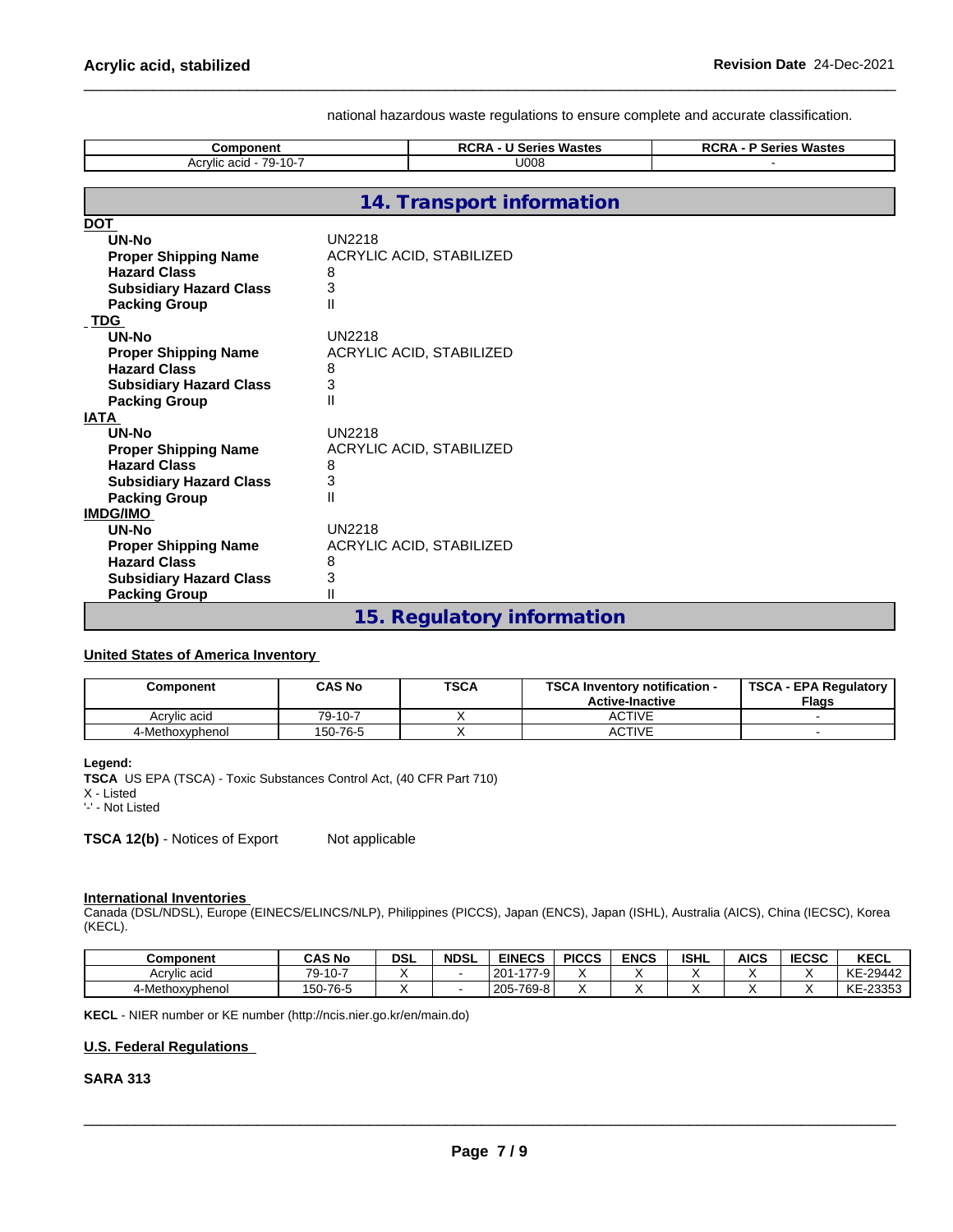| Component           | <b>CAS No</b> | Weight % | <b>SARA</b><br>-949<br>· Threshold<br>Values % |
|---------------------|---------------|----------|------------------------------------------------|
| . .<br>Acrylic acid | 79-10-7       | >95      | ن .                                            |

#### **SARA 311/312 Hazard Categories** See section 2 for more information

**CWA** (Clean Water Act) Not applicable

Not applicable

**Clean Air Act**

| Component    | <b>HAPS Data</b> | <b>Class</b><br>: Depletors<br><b>Ozone</b> | Class,<br>: 2 Ozone<br><b>Depletors</b> |
|--------------|------------------|---------------------------------------------|-----------------------------------------|
| Acrylic acid |                  |                                             |                                         |

**OSHA** - Occupational Safety and Health Administration

CERCLA This material, as supplied, contains one or more substances regulated as a hazardous substance under the Comprehensive Environmental Response Compensation and Liability Act (CERCLA) (40 CFR 302)

| -----------<br>orـ | Substances RQs ا<br><b>Hazardous</b> | FHS RQs<br>-----<br>∪ERC' |
|--------------------|--------------------------------------|---------------------------|
| <br>Acrylic acid   | 5000 lb                              |                           |

**California Proposition 65** This product does not contain any Proposition 65 chemicals.

## **U.S. State Right-to-Know Regulations**

| <b>Component</b>     | <b>Massachusetts</b> | <b>New</b><br>Jersev | Pennsvlvania | <b>Illinois</b> | Rhode Island |
|----------------------|----------------------|----------------------|--------------|-----------------|--------------|
| Acrylic acid         |                      |                      |              |                 |              |
| -Methoxvphenol<br>д. |                      |                      |              |                 |              |

#### **U.S. Department of Transportation**

| Reportable Quantity (RQ):          |  |
|------------------------------------|--|
| <b>DOT Marine Pollutant</b>        |  |
| <b>DOT Severe Marine Pollutant</b> |  |

## **U.S. Department of Homeland Security**

This product does not contain any DHS chemicals.

## **Other International Regulations**

**Mexico - Grade** No information available

# **Authorisation/Restrictions according to EU REACH**

| <b>Component</b> | REACH (1907/2006) - Annex XIV -  <br><b>Substances Subject to</b><br>Authorization | REACH (1907/2006) - Annex XVII -  <br>Restrictions on Certain Dangerous 1907/2006) article 59 - Candidate<br><b>Substances</b> | <b>REACH Regulation (EC)</b><br>List of Substances of Very High<br><b>Concern (SVHC)</b> |
|------------------|------------------------------------------------------------------------------------|--------------------------------------------------------------------------------------------------------------------------------|------------------------------------------------------------------------------------------|
| Acrylic acid     |                                                                                    | Use restricted. See item 75.<br>(see link for restriction details)                                                             |                                                                                          |
| 4-Methoxyphenol  |                                                                                    | Use restricted. See item 75.<br>(see link for restriction details)                                                             |                                                                                          |

*https://echa.europa.eu/substances-restricted-under-reach*

## **Safety, health and environmental regulations/legislation specific for the substance or mixture**

|--|